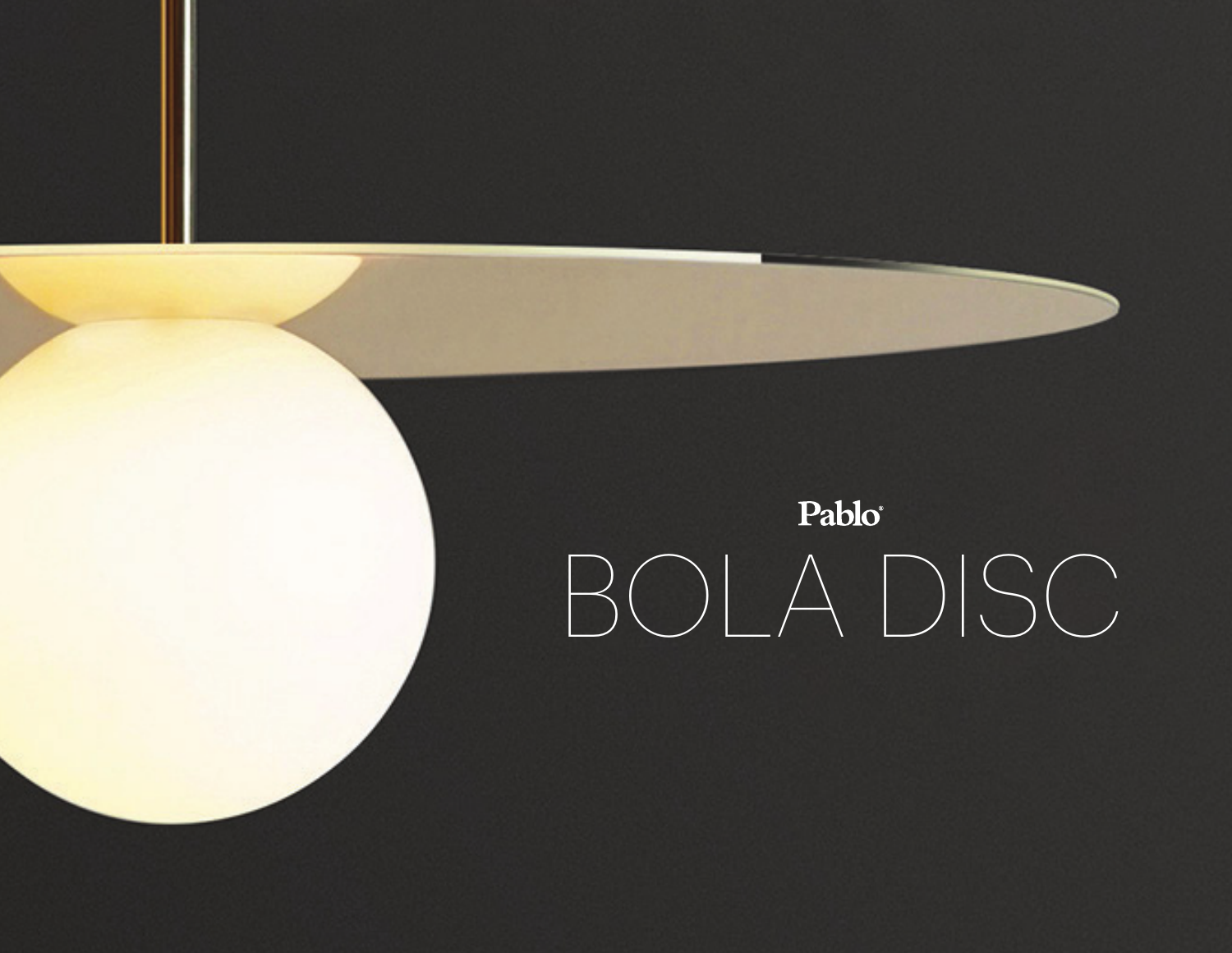# BOLA DISC

### **DESCRIPTION**

Bola Disc is a uniquely expressive LED Pendant system featuring a distinctive range of chromated disc reflectors that give the illusion of weightlessness by mirroring its surroundings. Available in 4 distinct sizes, Bola Disc pairs an elegant globe diffusor made of opaline glass with exquisitely polished stainless steel or aluminum discs in chrome, brass, rose gold and lacquered white to appease the most discerning tastes. Dependent on size, Bola provides up to 1550 lumens of warm ambient light and is fully dimmable, providing unparalleled illumination. Bola can be suspended individually, in series, or as striking chandelier groupings for residential, contract, and hospitality settings alike.

### DESIGNER

Pablo Pardo + Pablo Studio 2018

### MATERIALS

- Aluminum or SS Disc
- Opal Glass Globe
- Fabric Cord
- Aluminum Stem
- Steel Canopy

### FEATURES

- Fully Dimmable
- Shade Options: 12"(30cm), 18"(46cm), 22"(56cm), 32"(81cm) Discs

### SPECIFICATIONS

- Voltage: 120V, 240V, or 277V 50/60Hz
- Power Consumption: 8W (12", 18"), 15W (22"), 20W (32")
- Color Temperature: 2700K
- Luminosity: 560 Lumens (12"), 640 Lumens (18"), 1160 Lumens (22"), 1550 Lumens (32")
- Luminaire efficacy: 57 Lumens/Watt
- Color Rendition Index: 95 CRI
- 50K hour lifespan
- Cord Length: 8.9' (2.7m) (Field cuttable)



# Pablo®